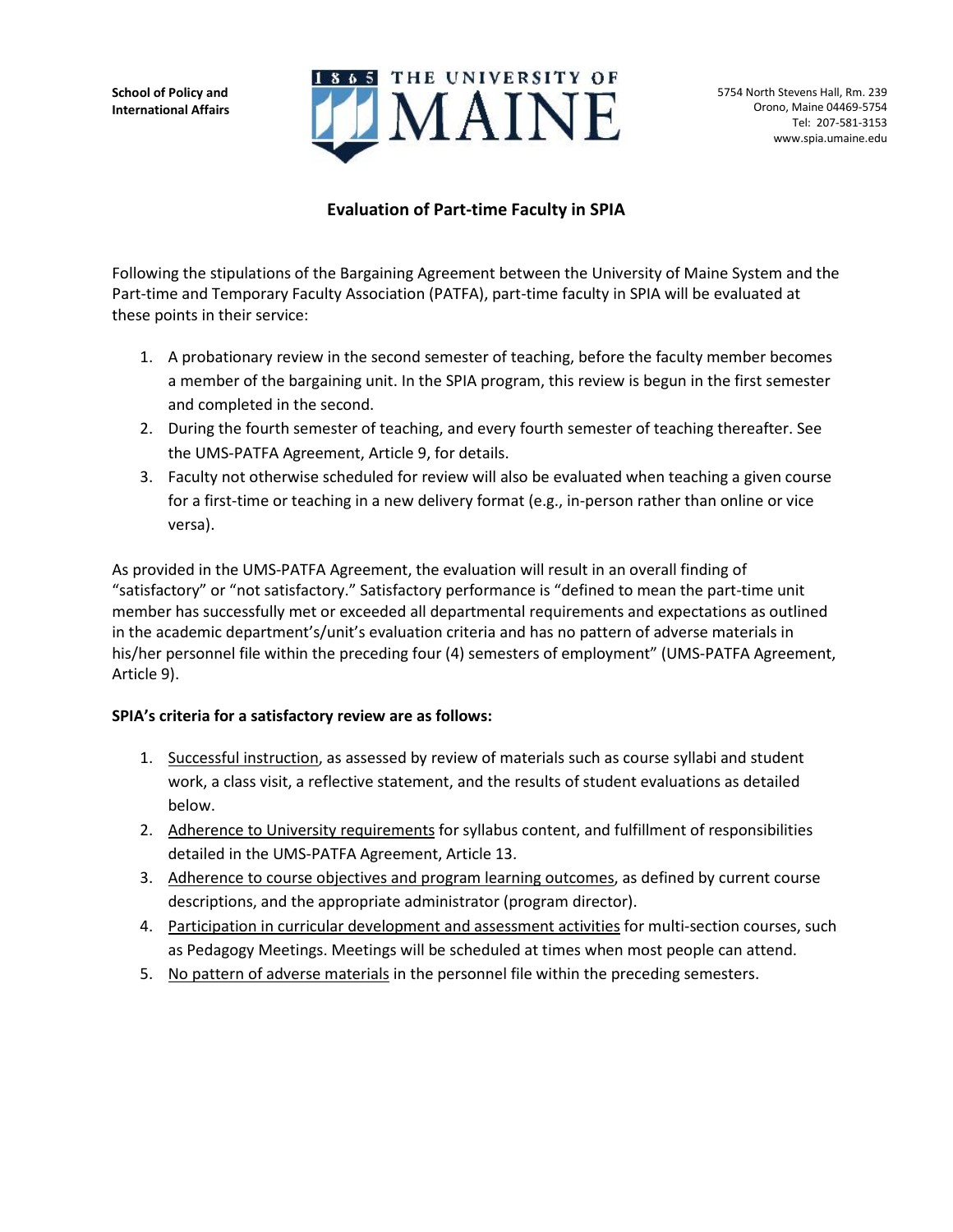## **General Policies, Practices, & Timeline - PROBATIONARY FACULTY & NEW COURSE**

The probationary review for adjunct faculty begins in the first semester of teaching in SPIA and is completed in the second semester.

The director will provide each new faculty member with a copy of the review policy at the time of hire. The director will notify the instructor of the pending evaluation, normally during the first month of the semester. As soon as possible, the director will meet informally with the faculty member to answer any questions about the process and to learn more about the faculty member's background and approach to teaching.

The faculty member will be asked to provide the following materials to the director:

- 1) The most recent syllabus for each different course taught
- 2) A sample assignment from each different course taught
- 3) A reflective statement after the course has ended, as described below

A class visit will be arranged in the second month of the semester. After the visit, the director will meet with the faculty member to discuss the visit and other materials submitted.

After the semester has ended, when student evaluations have become available, the instructor will be asked to provide a brief reflective statement on their teaching during the review period: what worked, what didn't work, what the instructor plans to do differently in the future, and what additional support from the program might help the instructor succeed. This can be a written or oral statement.

The review letter will be completed as soon as possible after evaluations and the reflective statement have become available. Suggestions for improvement will be offered in regard to any issues identified.

Should concerns arise, the faculty member may be asked to meet with the appropriate administrator to discuss these concerns and develop a plan to address them.

Completed reviews will take the form of a letter. The letter will be copied to the PATFA member and to the personnel file.

The PATFA member will have the right to respond in writing within two weeks of receiving the review. This response will be added to the personnel file.

The director will forward the letter, along with any response from the PATFA member, to the Office of Human Resources.